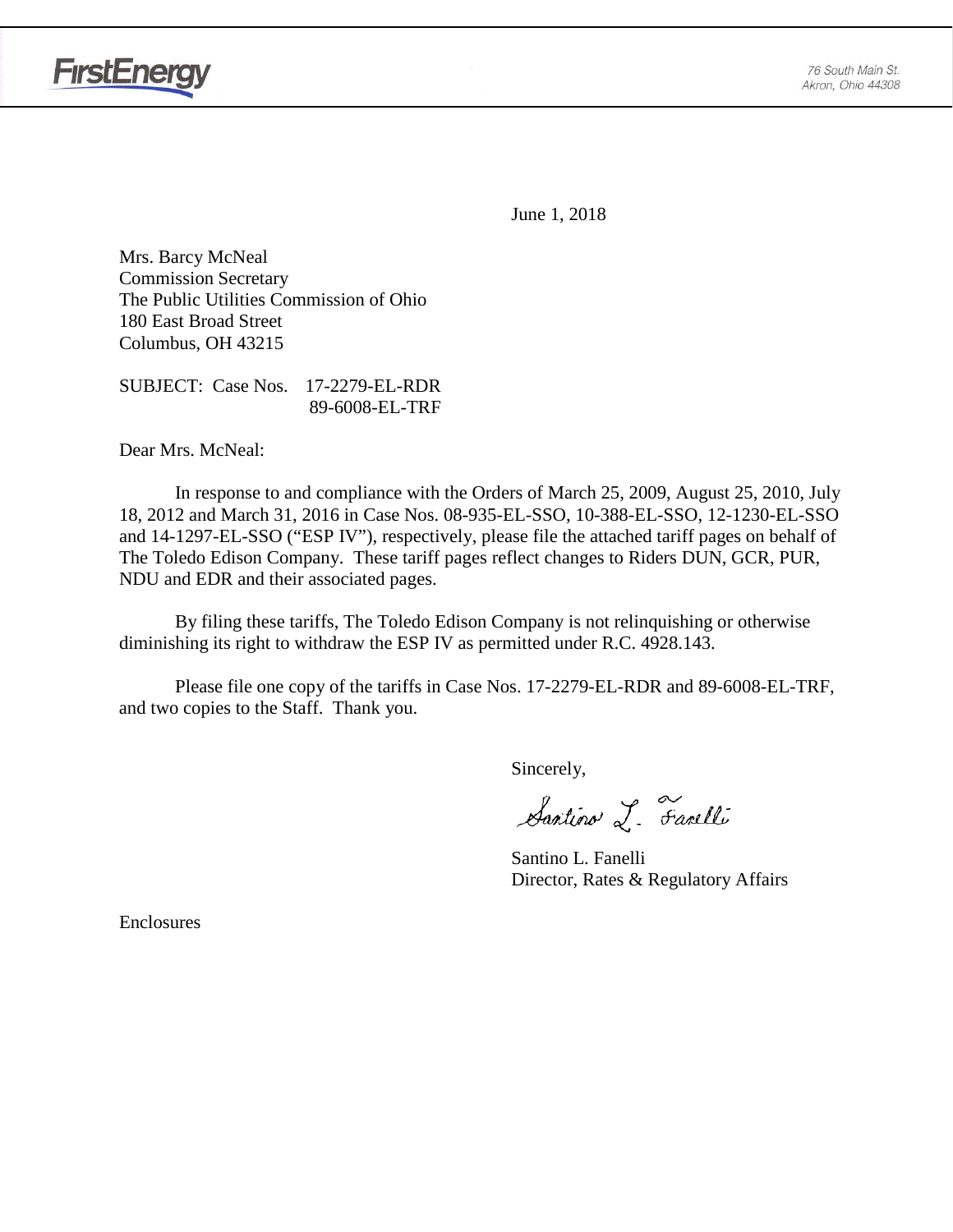## **TABLE OF CONTENTS**

The following rates, rules and regulations for electric service are applicable throughout the Company's service territory except as noted.

|                                                        | <b>Sheet</b> | <b>Effective</b><br><b>Date</b> |
|--------------------------------------------------------|--------------|---------------------------------|
| <b>TABLE OF CONTENTS</b>                               | 1            | $07 - 01 - 18$                  |
| <b>DEFINITION OF TERRITORY</b>                         | 3            | 01-23-09                        |
| <b>ELECTRIC SERVICE REGULATIONS</b><br>$\overline{4}$  |              | 06-01-16                        |
| <b>ELECTRIC SERVICE SCHEDULES</b>                      |              |                                 |
| Residential Service (Rate "RS")                        | 10           | 01-23-09                        |
| General Service - Secondary (Rate "GS")                | 20           | 01-23-09                        |
| General Service - Primary (Rate "GP")                  | 21           | 01-23-09                        |
| General Service - Subtransmission (Rate "GSU")         | 22           | 01-23-09                        |
| General Service - Transmission (Rate "GT")             | 23           | 01-23-09                        |
| <b>Street Lighting Provisions</b>                      | 30           | 01-23-09                        |
| Street Lighting (Rate "STL")                           | 31           | 06-01-09                        |
| Traffic Lighting (Rate "TRF")                          | 32           | 01-23-09                        |
| Private Outdoor Lighting (Rate "POL")                  | 33           | 06-01-09                        |
| <b>Experimental Company Owned LED Lighting Program</b> | 34           | 06-01-16                        |
| <b>MISCELLANEOUS CHARGES</b>                           | 75           | 07-05-12                        |
| <b>OTHER SERVICE</b>                                   |              |                                 |
| <b>Partial Service</b>                                 | 52           | $01 - 01 - 06$                  |
| Residential Renewable Energy Credit Purchase Program   | 60           | 10-01-09                        |
| <b>Cogeneration and Small Power Producer</b>           | 70           | 08-03-17                        |
| <b>Interconnection Tariff</b>                          | 76           | 05-06-16                        |

Filed pursuant to Orders dated March 25, 2009, August 25, 2010, July 18, 2012, March 31, 2016 and March 28, 2018 in Case Nos. 08-935-EL-SSO et al., 10-388-EL-SSO, 12-1230-EL-SSO, and 14-1297-EL-SSO, respectively and

Case No. 17-2279-EL-RDR, before

The Public Utilities Commission of Ohio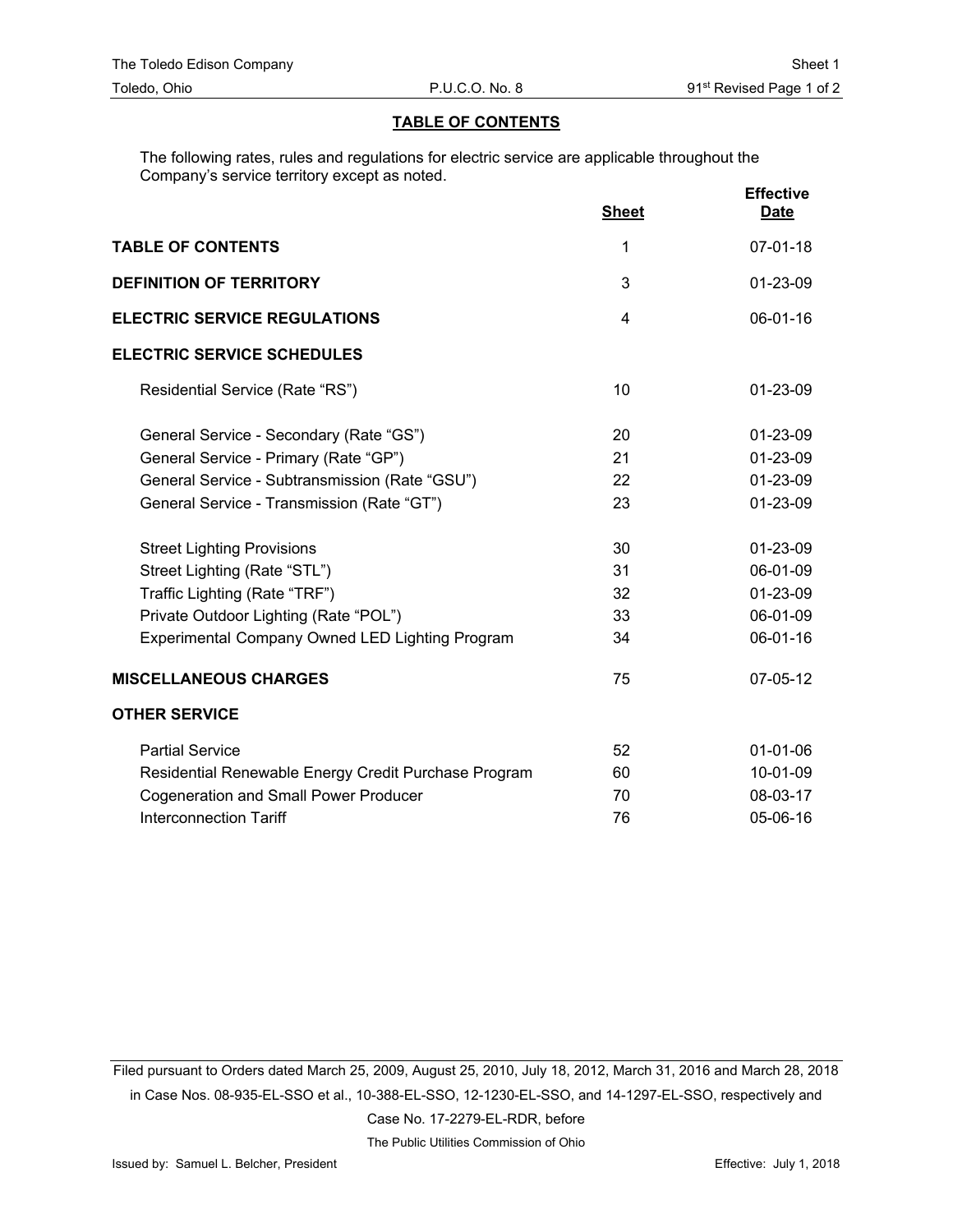### **TABLE OF CONTENTS**

|                                                     |              | <b>Effective</b> |
|-----------------------------------------------------|--------------|------------------|
| <b>RIDERS</b>                                       | <b>Sheet</b> | <b>Date</b>      |
| Summary                                             | 80           | $01 - 01 - 17$   |
| <b>Residential Distribution Credit</b>              | 81           | $05 - 21 - 10$   |
| <b>Transmission and Ancillary Services</b>          | 83           | 09-10-10         |
| <b>Alternative Energy Resource</b>                  | 84           | 07-01-18         |
| <b>School Distribution Credit</b>                   | 85           | 06-01-09         |
| <b>Business Distribution Credit</b>                 | 86           | 01-23-09         |
| <b>Hospital Net Energy Metering</b>                 | 87           | 10-27-09         |
| Economic Development (4a)                           | 88           | 01-23-09         |
| <b>Universal Service</b>                            | 90           | $01 - 01 - 18$   |
| State kWh Tax                                       | 92           | 01-23-09         |
| <b>Net Energy Metering</b>                          | 93           | 10-27-09         |
| Delta Revenue Recovery                              | 96           | 07-01-18         |
| Demand Side Management                              | 97           | $01 - 01 - 16$   |
| Reasonable Arrangement                              | 98           | 06-01-09         |
| <b>Distribution Uncollectible</b>                   | 99           | 07-01-18         |
| Economic Load Response Program                      | 101          | 06-01-18         |
| <b>Generation Cost Reconciliation</b>               | 103          | 07-01-18         |
| Fuel                                                | 105          | 12-14-09         |
| Advanced Metering Infrastructure / Modern Grid      | 106          | 07-01-18         |
| Line Extension Cost Recovery                        | 107          | $01 - 01 - 15$   |
| <b>Delivery Service Improvement</b>                 | 108          | $01 - 01 - 12$   |
| <b>PIPP Uncollectible</b>                           | 109          | 07-01-18         |
| Non-Distribution Uncollectible                      | 110          | 07-01-18         |
| <b>Experimental Real Time Pricing</b>               | 111          | 06-01-18         |
| <b>Experimental Critical Peak Pricing</b>           | 113          | 06-01-18         |
| <b>Generation Service</b>                           | 114          | 06-01-18         |
| Demand Side Management and Energy Efficiency        | 115          | 07-01-18         |
| <b>Economic Development</b>                         | 116          | 07-01-18         |
| <b>Deferred Generation Cost Recovery</b>            | 117          | 06-01-09         |
| Deferred Fuel Cost Recovery                         | 118          | 06-21-13         |
| Non-Market-Based Services                           | 119          | 04-01-18         |
| Residential Deferred Distribution Cost Recovery     | 120          | $01-01-12$       |
| Non-Residential Deferred Distribution Cost Recovery | 121          | $01-01-12$       |
| <b>Residential Electric Heating Recovery</b>        | 122          | 07-01-18         |
| <b>Residential Generation Credit</b>                | 123          | $10-31-17$       |
| <b>Delivery Capital Recovery</b>                    | 124          | 06-01-18         |
| Phase-In Recovery                                   | 125          | 07-01-18         |
| <b>Government Directives Recovery</b>               | 126          | 06-01-16         |
| Automated Meter Opt Out                             | 128          | $01 - 01 - 15$   |
| <b>Ohio Renewable Resources</b>                     | 129          | 06-01-16         |
| Commercial High Load Factor Experimental TOU        | 130          | 06-01-18         |
| <b>Distribution Modernization</b>                   | 132          | 03-01-18         |

Filed pursuant to Orders dated March 25, 2009, August 25, 2010, July 18, 2012, March 31, 2016 and March 28, 2018 in Case Nos. 08-935-EL-SSO et al., 10-388-EL-SSO, 12-1230-EL-SSO, and 14-1297-EL-SSO, respectively and

Case No. 17-2279-EL-RDR, before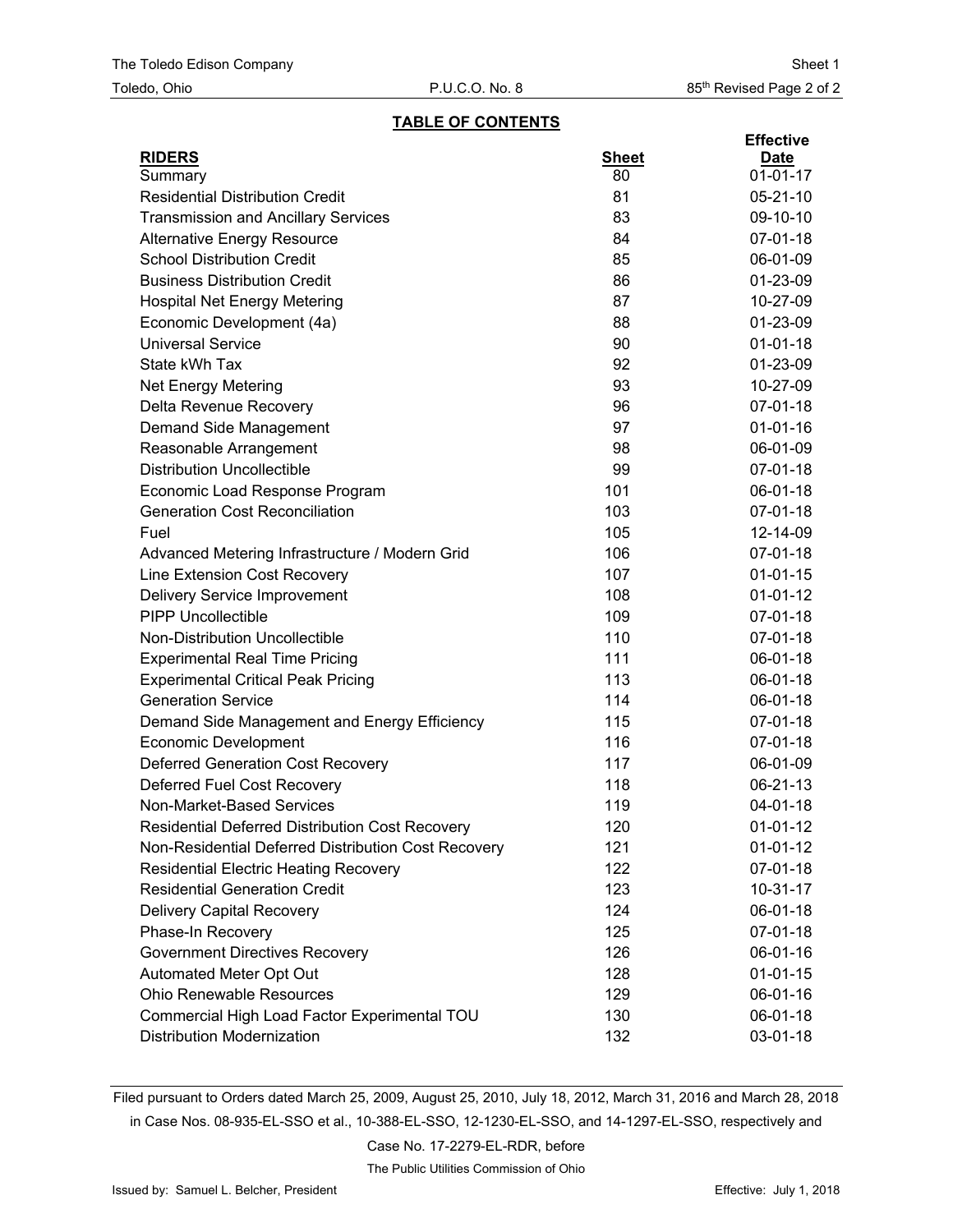## **RIDER DUN Distribution Uncollectible Rider**

## **APPLICABILITY:**

Applicable to any customer who receives electric service under the Company's rate schedules. The Distribution Uncollectible Rider (DUN) charge will apply, for all rate schedules, effective for service rendered beginning July 1, 2018, for all kWhs per kWh. This Rider is not avoidable for customers during the period the customer takes electric generation service from a certified supplier.

## **RATE:**

DUN charge  $0.0340\phi$ 

#### **RIDER UPDATES:**

The charges contained in this Rider shall be updated and reconciled on a quarterly basis. No later than December 1st, March 1st, June 1st and September 1st of each year, the Company shall file with the PUCO a request for approval of the rider charges which, unless otherwise ordered by the PUCO, shall become effective on a service rendered basis on January 1st, April 1st, July 1st and October 1st of each year. This Rider is subject to reconciliation, including, but not limited to increases or refunds. Such reconciliation shall be based solely upon the results of audits ordered by the Commission in accordance with the July 18, 2012 Opinion and Order in Case No. 12-1230-EL-SSO, and the March 31, 2016 Opinion and Order in Case No. 14-1297-EL-SSO.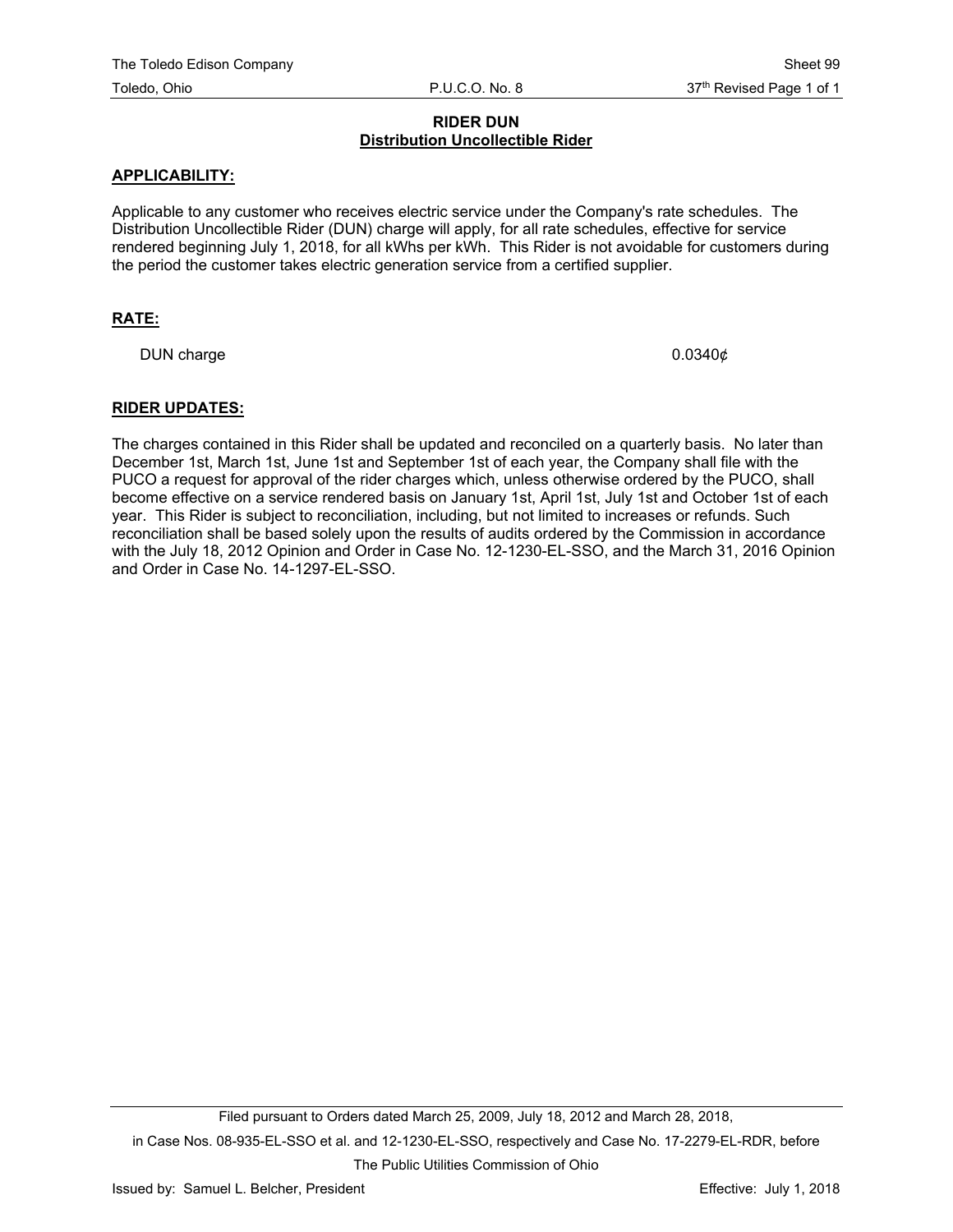# **RIDER GCR Generation Cost Reconciliation Rider**

# **APPLICABILITY:**

Applicable to any customer who receives electric service under the Company's rate schedules. The Generation Cost Reconciliation Rider (GCR) charge will apply, by rate schedule, effective for service rendered beginning July 1, 2018, for all kWhs per kWh.

| <b>RATE:</b> | GCR1       | GCR <sub>2</sub> |
|--------------|------------|------------------|
| <b>RS</b>    | $0.0286$ ¢ | $0.0000 \phi$    |
| GS           | $0.0286$ ¢ | $0.0000 \notin$  |
| GP           | 0.02766    | $0.0000 \notin$  |
| GSU          | 0.02686    | $0.0000 \phi$    |
| GT           | 0.02686    | $0.0000 \notin$  |
| <b>STL</b>   | $0.0286$ ¢ | $0.0000 \notin$  |
| <b>TRF</b>   | $0.0286$ ¢ | $0.0000 \notin$  |
| POL          | $0.0286$ ¢ | 0.00006          |
|              |            |                  |

The GCR charge shall be calculated as follows:

$$
GCR = \{ [GCR \, \text{Deferral \, \, \, \text{Balance}]} / S \} \times 1/(1 - CAT) \times \{ (1 - \text{LOSS}_{\text{AVG}}) / (1 - \text{LOSS}) \}
$$

Where:

- i. The calculation period is the three-month period ended two months prior to the effective dates of the updated rider (i.e. three months ended October 31, January 31, April 30, and July 31).
- ii. Each component of the formula includes the aggregated data for The Cleveland Electric Illuminating Company, Ohio Edison Company, and The Toledo Edison Company.
- iii. For any given billing period, only the non-zero GCR charge will be applied.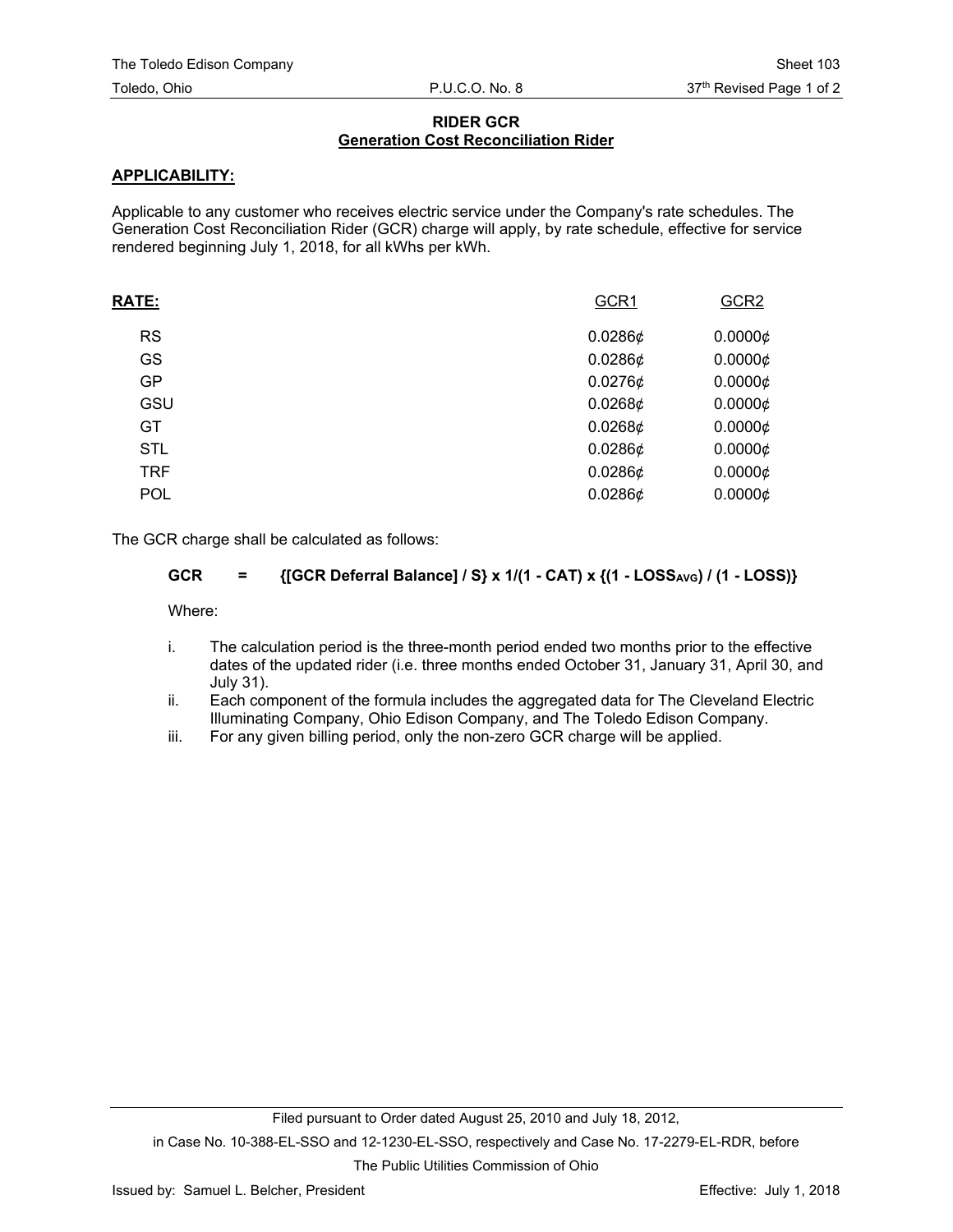## **RIDER PUR PIPP Uncollectible Rider**

## **APPLICABILITY:**

Applicable to any customer who receives electric service under the Company's rate schedules. The PIPP Uncollectible Rider (PUR) charge will apply, for all rate schedules, effective for service rendered beginning July 1, 2018, for all kWhs per kWh. This Rider is not avoidable for customers during the period the customer takes electric generation service from a certified supplier. This Rider recovers uncollectible expense associated with PIPP customers to the extent such expense is incurred by the Company and is not recovered elsewhere.

# **RATE:**

PUR charge  $0.0005\ell$ 

## **RIDER UPDATES:**

The charges contained in this Rider shall be updated and reconciled on a quarterly basis. No later than December 1st, March 1st, June 1st and September 1st of each year, the Company shall file with the PUCO a request for approval of the rider charges which, unless otherwise ordered by the PUCO, shall become effective on a service rendered basis on January 1st, April 1st, July 1st and October 1st of each year. This Rider is subject to reconciliation, including, but not limited to increases or refunds. Such reconciliation shall be based solely upon the results of audits ordered by the Commission in accordance with the July 18, 2012 Opinion and Order in Case No. 12-1230-EL-SSO, and the March 31, 2016 Opinion and Order in Case No. 14-1297-EL-SSO.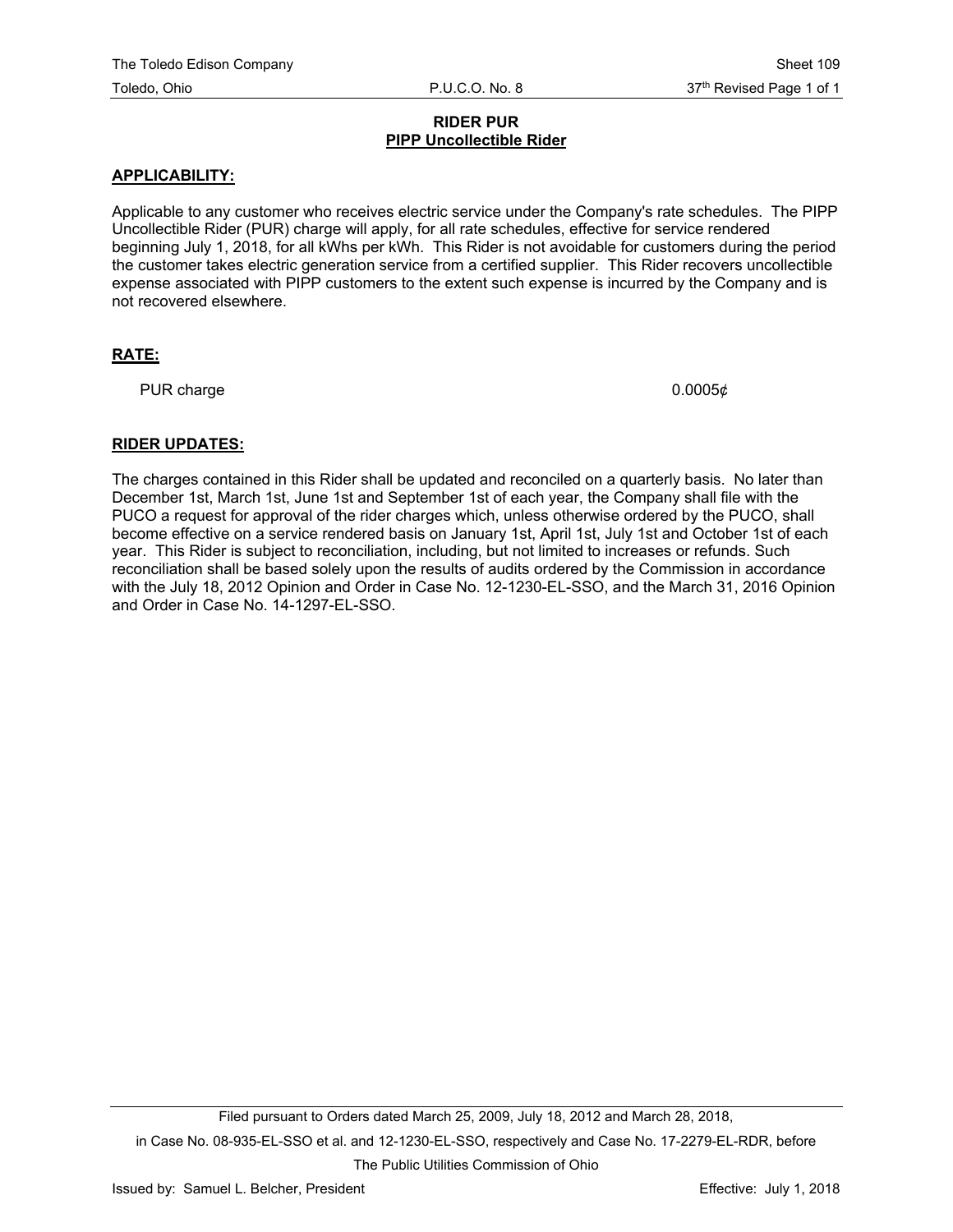## **RIDER NDU Non-Distribution Uncollectible Rider**

## **APPLICABILITY:**

Applicable to any customer who receives electric service under the Company's rate schedules. The Non-Distribution Uncollectible Rider (NDU) charge / (credit) will apply, for all rate schedules, effective for service rendered beginning July 1, 2018, for all kWhs per kWh. This Rider is not applied to customers during the period the customer takes electric generation service from a certified supplier.

## **RATE:**

NDU charge / (credit)  $0.0307\phi$ 

## **RIDER UPDATES:**

The charges / credits contained in this Rider shall be updated and reconciled on a quarterly basis. No later than December 1st, March 1st, June 1st and September 1st of each year, the Company shall file with the PUCO a request for approval of the rider charges / credits which, unless otherwise ordered by the PUCO, shall become effective on a service rendered basis on January 1st, April 1st, July 1st and October 1st of each year. This Rider is subject to reconciliation, including, but not limited to increases or refunds. Such reconciliation shall be based solely upon the results of audits ordered by the Commission in accordance with the July 18, 2012 Opinion and Order in Case No. 12-1230-EL-SSO, and the March 31, 2016 Opinion and Order in Case No. 14-1297-EL-SSO.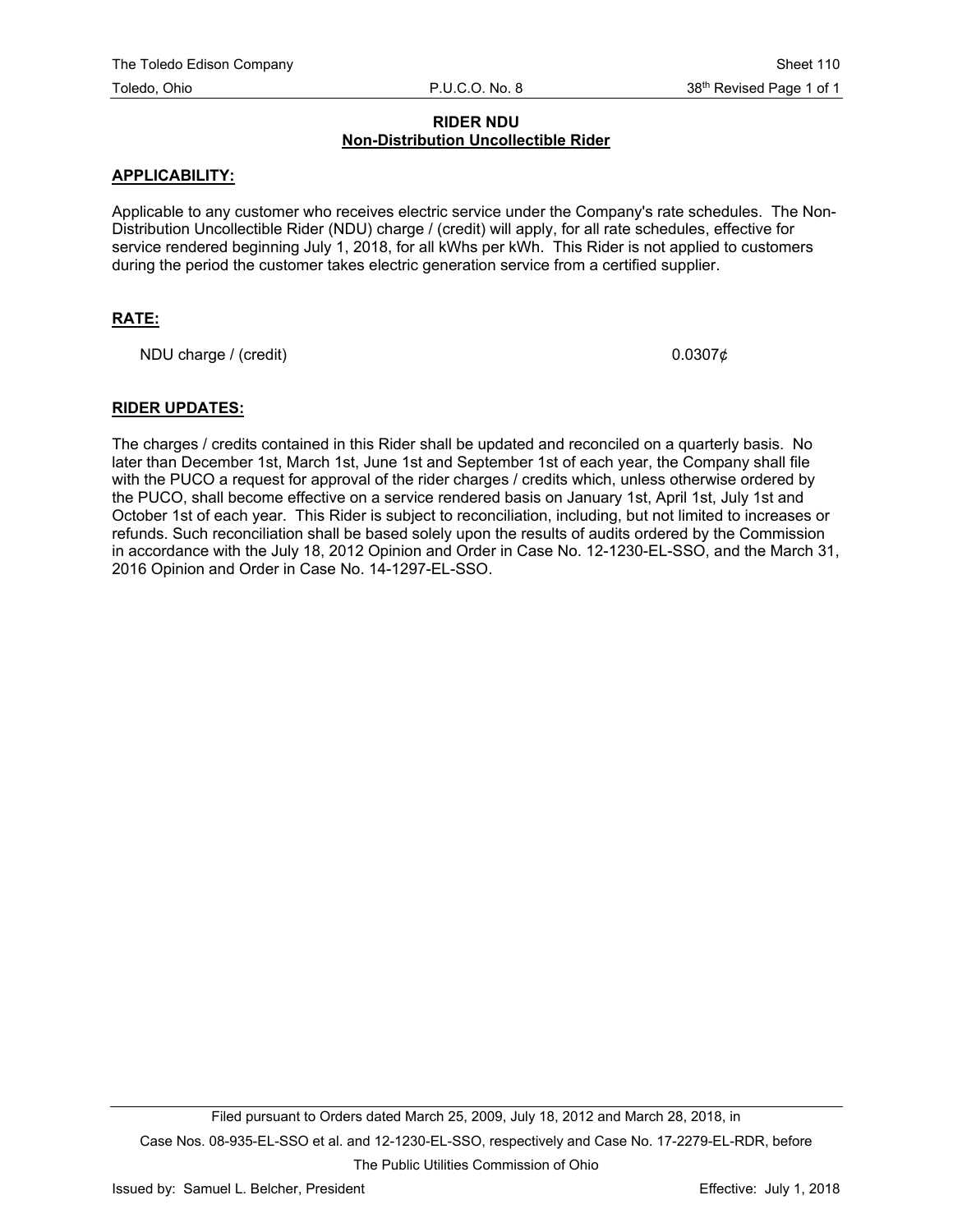## **RIDER EDR Economic Development Rider**

## **c. Non Residential Credit Provision**

## **APPLICABILITY:**

Applicable to any customer taking General Service - Transmission (GT), Street Lighting (STL), Traffic Lighting (TRF), and Private Outdoor Lighting (POL) service under the Company's rate schedules. This Non-Residential Credit Provision is not applied during the period a customer takes electric generation service from a certified supplier.

## **RATE:**

The following credits will apply, by rate schedule, effective for service rendered beginning July 1, 2018, for all kWhs, per kWh:

| GT         | $(0.0000)$ ¢ |
|------------|--------------|
| STL        | $(0.0000)$ ¢ |
| TRF.       | $(0.0000)$ ¢ |
| <b>POL</b> | $(0.0000)$ ¢ |

#### **d. General Service - Transmission (Rate GT) Provision**

#### **APPLICABILITY:**

Applicable to any customer taking service under the Company's General Service – Transmission (Rate GT). This provision is not avoidable for customers who take electric generation service from a certified supplier.

## **RATE:**

The following charge will apply, effective for service rendered beginning June 1, 2018:

| GT (per kVA of billing demand) | \$4.000 |
|--------------------------------|---------|
|--------------------------------|---------|

The following credit will apply, effective for service rendered beginning July 1, 2018:

 $GT$  (all kWhs, per kWh) (0.9467) $\phi$ 

## **ADDITIONAL PROVISION:**

The charges provided for by Section (d) of this Rider shall be applied to the greater of (i) the measured monthly on-peak demand, or (ii) 25% of the measured monthly off-peak demand. Monthly on-peak demand is defined as the highest thirty (30) minute integrated kVA between the hours of 6:00 a.m. to 10:00 p.m. EST (equivalent to 7:00 a.m. to 11:00 p.m. EDT), Monday through Friday, excluding holidays. Holidays are defined as New Year's Day, Memorial Day, Independence Day, Labor Day, Thanksgiving Day, and Christmas Day. Monthly off-peak demand is defined as the highest thirty (30) minute integrated kVA for all other hours. This provision of Rider EDR is reconciled within this subpart (d) quarterly and is revenue neutral to the Companies.

Filed pursuant to Orders dated August 25, 2010 July 18, 2012, and March 31, 2016 in Case Nos. 10-388-EL-SSO, 12-1230-EL-SSO, and 14-1297-EL-SSO respectively and Case No. 17-2279-EL-RDR, before

The Public Utilities Commission of Ohio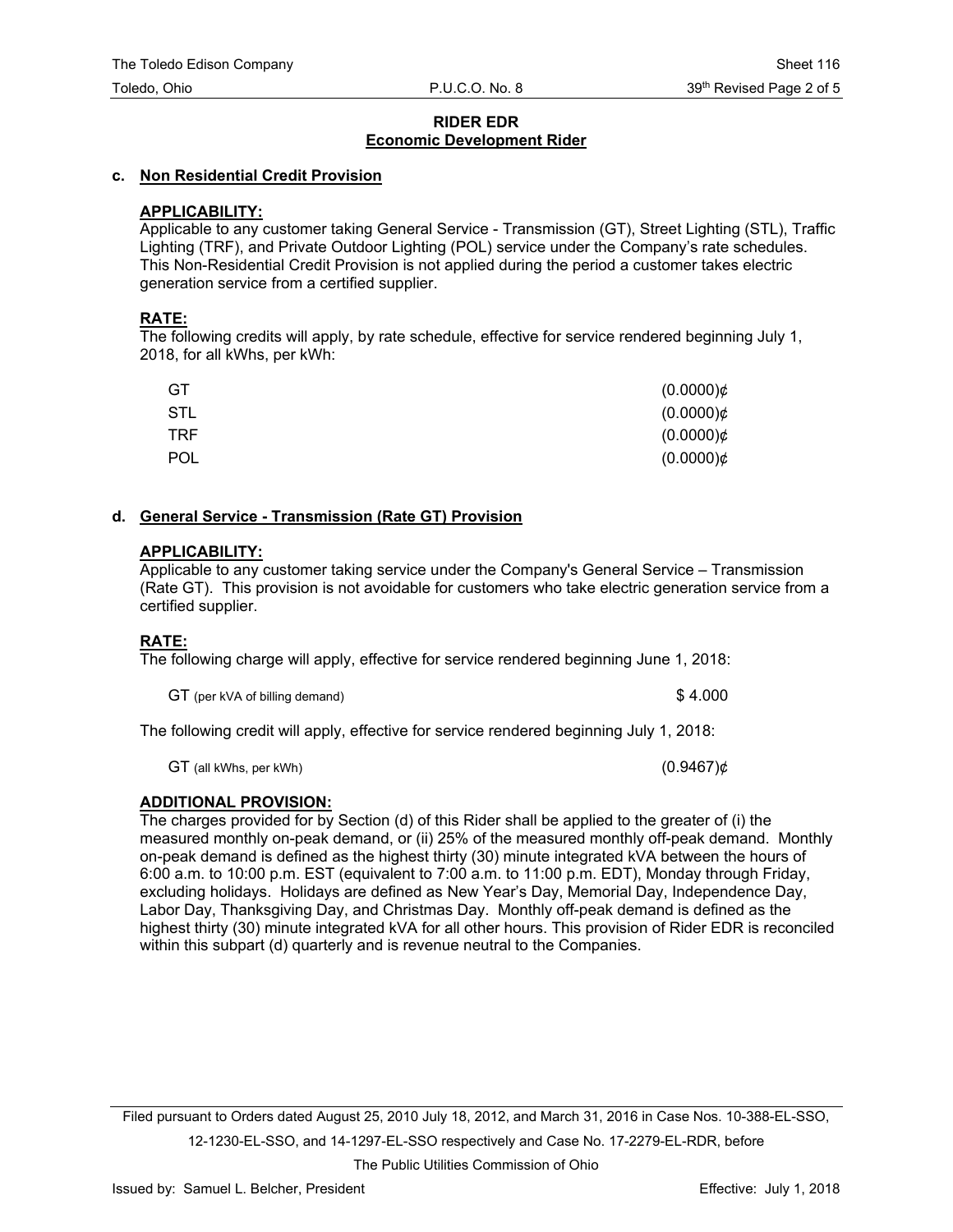## **RIDER EDR Economic Development Rider**

## **e. Standard Charge Provision**

## **APPLICABILITY:**

Applicable to any customer that takes electric service under the Company's rate schedules. This Standard Charge Provision is not avoidable for customers who take electric generation service from a certified supplier.

#### **PURPOSE:**

The charges provided for by Section (e) of this Rider recover the difference in revenues resulting from the application of rates in the otherwise applicable rate schedule, and the application of credits in sections (a), (b), and (c) of this Rider.

#### **RATE:**

The following total charges will apply, by rate schedule for all kWhs per kWh:

|            | Provision 1     | Provision 2 | Total      |
|------------|-----------------|-------------|------------|
| <b>RS</b>  | 0.00006         | $0.0240$ ¢  | $0.0240$ ¢ |
| GS         | 0.0632¢         | 0.0164¢     | $0.0796$ ¢ |
| <b>GP</b>  | 0.27556         | 0.00636     | 0.2818¢    |
| GSU        | 0.00006         | 0.00266     | $0.0026$ ¢ |
| GT.        | 0.00006         | 0.00086     | 0.00086    |
| <b>STL</b> | 0.00006         | 0.0671¢     | 0.06716    |
| <b>TRF</b> | $0.0000 \notin$ | 0.01466     | 0.01466    |
| <b>POL</b> | 0.00006         | 0.0862¢     | 0.0862¢    |

#### **f. Provision expired**

Filed pursuant to Orders dated August 25, 2010, July 18, 2012, March 31, 2016 and December 21, 2016 in Case Nos. 10-388-EL-SSO, 12-1230-EL-SSO and 14-1297-EL-SSO, respectively and Case No. 17-2279-EL-RDR, before The Public Utilities Commission of Ohio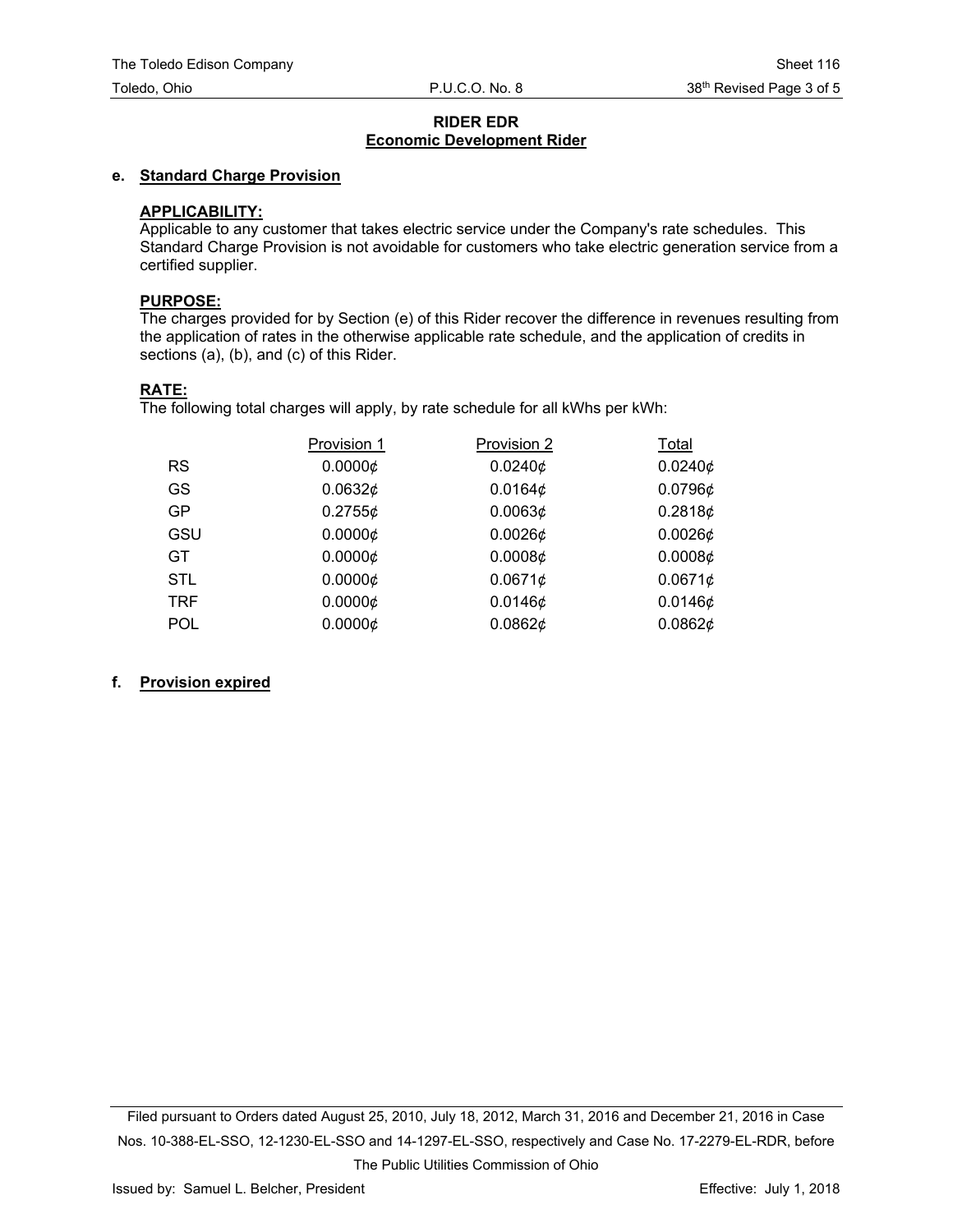#### **RIDER EDR Economic Development Rider**

#### **i. Automaker Charge Provision**

#### **APPLICABILITY:**

Applicable to any customer that takes electric service under the Company's rate schedules with the exception of General Service - Transmission (GT), Street Lighting (STL), Traffic Lighting (TRF), and Private Outdoor Lighting (POL). This Automaker Charge Provision is not avoidable for customers who take electric generation service from a certified supplier.

#### **PURPOSE:**

The charges provided for by Section (i) of this Rider recover costs associated with implementation of the Automaker Credit Provision.

#### **RATE:**

The following charge will apply effective for service rendered beginning July 1, 2018, for all kWhs per kWh:

Automaker Charge  $0.0033\phi$ 

#### **RIDER UPDATES:**

The charges contained in this Rider shall be updated and reconciled on a quarterly basis. No later than December 1st, March 1st, June 1st and September 1st of each year, the Company will file with the PUCO a request for approval of the Rider charges which, unless otherwise ordered by the PUCO, shall become effective on a service rendered basis on January 1st, April 1st, July 1st and October 1st of each year. After May 31, 2024, all provisions of this Rider shall be used for reconciliation purposes only. This Rider is subject to reconciliation, including, but not limited to increases or refunds. Such reconciliation shall be based solely upon the results of audits ordered by the Commission in accordance with the July 18, 2012 Opinion and Order in Case No. 12-1230-EL-SSO, and the March 31, 2016 Opinion and Order in Case No. 14-1297-EL-SSO.

Filed pursuant to Orders dated August 25, 2010, July 18,2012, March 31, 2016 and March 28, 2018, in Case Nos. 10-388-EL-SSO, 12-1230-EL-SSO and 14-1297-EL-SSO, respectively and Case No. 17-2279-EL-RDR, before

The Public Utilities Commission of Ohio